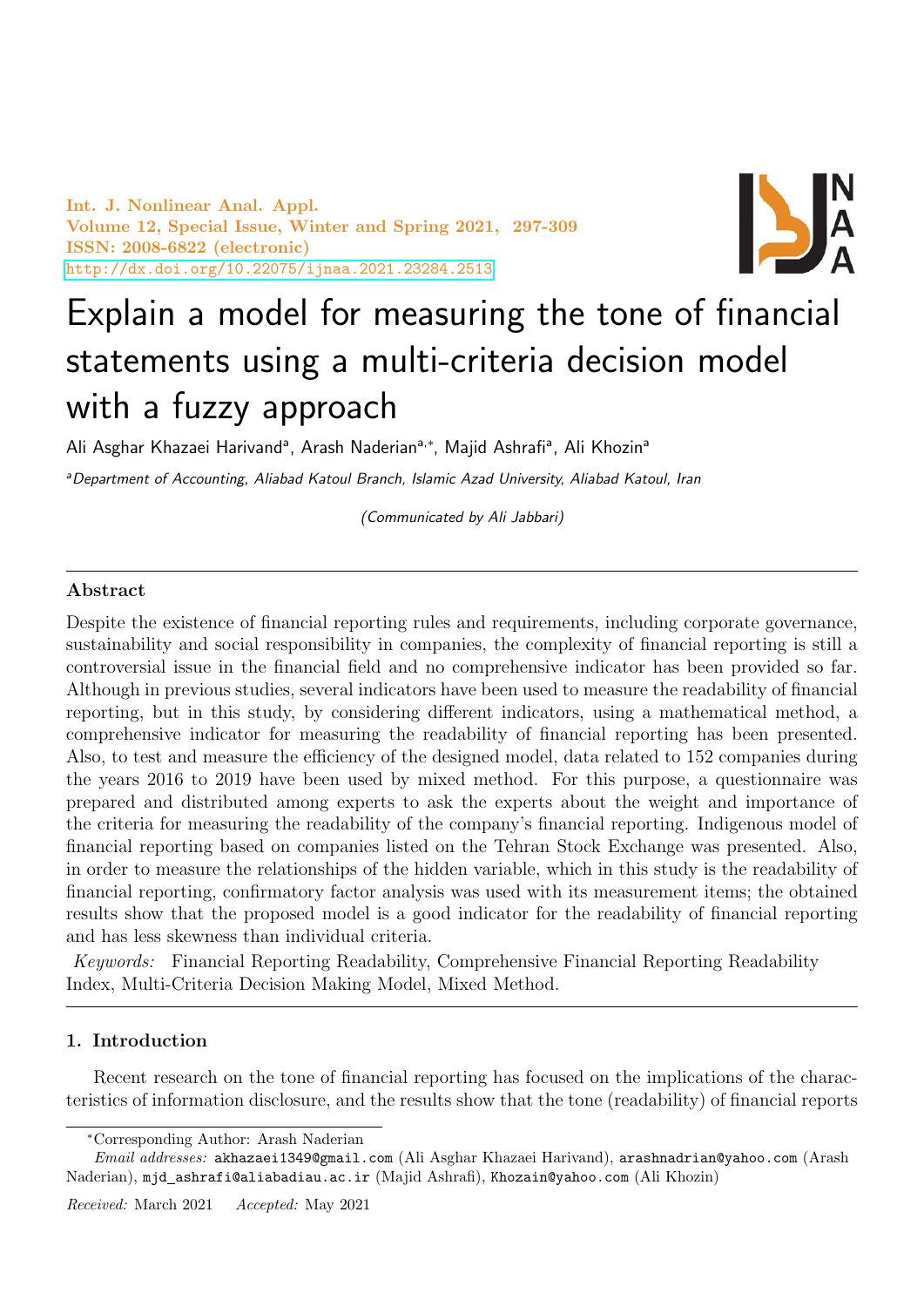influences market pricing, analyst behavior, profitability and cost of capital [\[5,](#page-11-0) [7,](#page-11-1) [17,](#page-11-2) [20\]](#page-11-3). Some other researchers also believe that the tone of companies' financial reports can reduce the cost of agency through disclosure of company information [\[30\]](#page-12-0). On the other hand, Khani Masoumehabadi and Rajab Dori [\[18\]](#page-11-4) believe that the tone (readability) of financial reports through transparency and greater readability of information will control bold tax policies. According to the findings of Habib and Hassan [\[12\]](#page-11-5), which indicate that although financial reports are very important in protecting the interests of stakeholders, but the readability and understanding of these reports is usually of particular complexity. This has prompted the International Financial Reporting Association to study the annual reports while improving their readability. The result of these reviews was the passage of legislation entitled "Simple English" [\[10\]](#page-11-6) and the Disclosure Framework Project [\[11\]](#page-11-7) with the aim of making disclosures of financial statements more effective, comprehensible and useful. Because the readability of financial statements has important economic consequences, it is important to identify the factors that affect it [\[4,](#page-11-8) [23\]](#page-11-9). Given that the company's business strategy reflects how the company competes in the company's own market, so the company's strategies can affect the company's business performance as well as the motivation of its managers to disclose information [\[3\]](#page-11-10). Company life cycle theory states that the stages of recognizing business development occur due to changes in the strategy, structures, decision-making methods, and organizational status of companies [\[2\]](#page-11-11). Therefore, according to this theory, it can be a basis for experimental research in the direction of qualitative determinants of disclosure of textual information in companies and how these qualitative characteristics will be different with changing company strategies. For example, Bakarich et al [\[2\]](#page-11-11) found in a study that the level of complexity of financial statements also changes over the life cycle of a company. On the other hand, Bonsall et al [\[4\]](#page-11-8) and Loughran and McDonald [\[23\]](#page-11-9) using the Dickinson [\[6\]](#page-11-12) life cycle showed that companies in the stage of birth, growth and decline have less complex words and less legibility. In general, these results indicate that at any stage of the company's life cycle, the tone and emotion of disclosure of text reports can also change.

According to life cycle theory, companies have successive predictable stages of development from birth to decline, and their strategies, structures, and activities correspond to their stages of development. Companies are divided into three categories based on life cycle: growing, mature companies and declining companies. Based on resource theory, Dynamic Axis, Helfat and Petraf [\[14\]](#page-11-13) stated that the resources, capacities and characteristics of the company change over time and these changes lead to the formation of different stages of the company's life cycle. According to Lim et al [\[21\]](#page-11-14) and Habib and Hassan [\[12\]](#page-11-5), companies with more stable and cost-effective strategies that do not pay much attention to the issue of innovation (defense companies) are less exposed to operational complexity and environmental uncertainty. This in turn reduces the complexity of disclosure and reduces the tendency to hide information. Accordingly, the financial statements of aggressive companies are expected to be less readable than similar reports of defense companies. Other researchers such as Hendricks et al [\[15\]](#page-11-15), Huang et al [\[16\]](#page-11-16) and Martikainen et al [\[25\]](#page-12-1) and Faff et al [\[8\]](#page-11-17) focused on management level factors that affect the tone of financial statements and found that life cycle The company determines the important policies of the companies even after the control of the CEO and the characteristics of the board of directors, and their findings show that the disclosure of information also changes during the life cycle of the company. However, in most domestic studies, this issue has been ignored and there is a gap in the accounting and financial reporting literature for research on this subject, which is the motivation for this research. Therefore, the motivation of this research is to develop a theoretical literature related to the tone of financial reporting in the life cycle of the company and the role of information time in improving it. Finally, using a multi-criteria decision model to present a new model of financial reporting tone in listed companies Tehran Stock Exchange.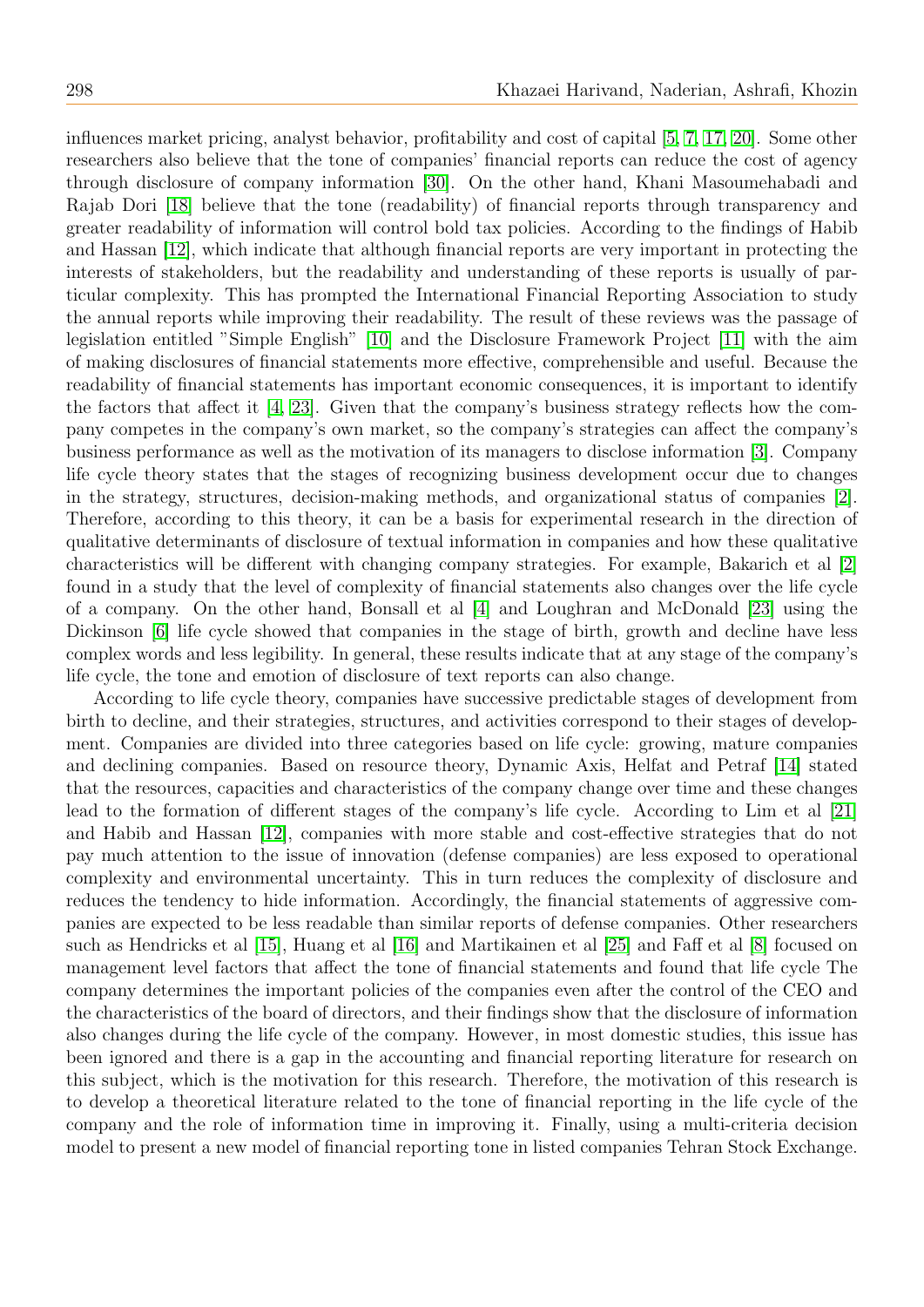### 2. Theoretical foundations and review of existing literature

Companies' annual financial reports have always been one of the most important sources of information for decision-making by capital market participants (such as shareholders, creditors and financial analysts), capital market regulators and other stakeholders [\[13\]](#page-11-18). Therefore, the readability of financial reporting is an important feature of textual information and has been extensively studied in various fields [? [24\]](#page-12-2). The value of the information contained in the text of financial statements with a high level of readability is comprehensible to users. Therefore, companies should refrain from publishing complex, lengthy, or redundant reports aimed at helping state-owned companies improve their acceptance of disclosed information and helping investors better understand corporate financial statement information [\[1,](#page-11-19) [24\]](#page-12-2). The value of the information contained in the text of financial statements with a high level of readability is comprehensible to users. At the same time, complex and ambiguous information that is considered relevant to meet the needs of users should not be removed from the company's financial statements on the pretext that it is difficult for some users to understand; rather, such information should be presented as simply as possible [\[30\]](#page-12-0).

Given the importance of textual disclosure of information, managers have a strategic incentive to manage the content and style of these disclosures and influence user perception and company performance. In fact, Lee (2008) finds it harder and longer to read the annual reports of poorly performing companies; This is because managers are concerned about raising capital and its impact on the market due to their poor performance, and therefore, may deliberately decide to make financial reports more illegible in order to obscure and complicate their poor performance. Lou et al [\[24\]](#page-12-2) also showed that less readable financial statements lead to more profit management. Accounting research in this area shows that the readability of financial reporting can affect the information quality of financial statements; Thus, poor readability of financial reporting can increase the organization's problems such as earnings management, poor earnings stability, risk of stock price falls, investor response to the stock market [\[18,](#page-11-4) [24\]](#page-12-2). Measuring the readability of financial statements is one of the research areas of reading studies that seeks to find the probability of success of the reader in reading and understanding a writing and in this regard, examines the factors affecting the success of reading and comprehension of the text [\[19\]](#page-11-20). According to research, the quality of information published by companies consists of two parts: the quality of information disclosure and the quality of earnings. Also, increasing corporate governance mechanisms can be effective in reducing the opportunistic behaviors of managers and lead to an increase in the quality of reporting the company's financial statements and ultimately increase the cost of representation. Therefore, companies that use higher corporate governance mechanisms also have high quality financial statements and readability of financial reports.

#### 3. Research background

Hassan and Habib [\[12\]](#page-11-5) in a study examined the readability of financial reporting, company disclosure, liquidity and dividend policy. Their research findings show that companies with less disclosure pay less cash dividends and buy fewer shares. Hassan et al [\[13\]](#page-11-18) in a study examined the financial reporting readability, corporate governance and financial performance of companies listed on the Qatar Stock Exchange using a structured sample, including 120 years - observations on the Qatar Stock Exchange from 2014 to 2016. Their research findings show that companies with financial reporting readability are more profitable and have lower agency costs, which indicates that there is no "ambiguity" in the company's annual financial statements. In a study, Luo et al [\[24\]](#page-12-2) examined the relationship between financial reporting readability and agency costs using a sample of 19,221 company-years from 2001 to 2015 in listed companies on the China Stock Exchange. Their results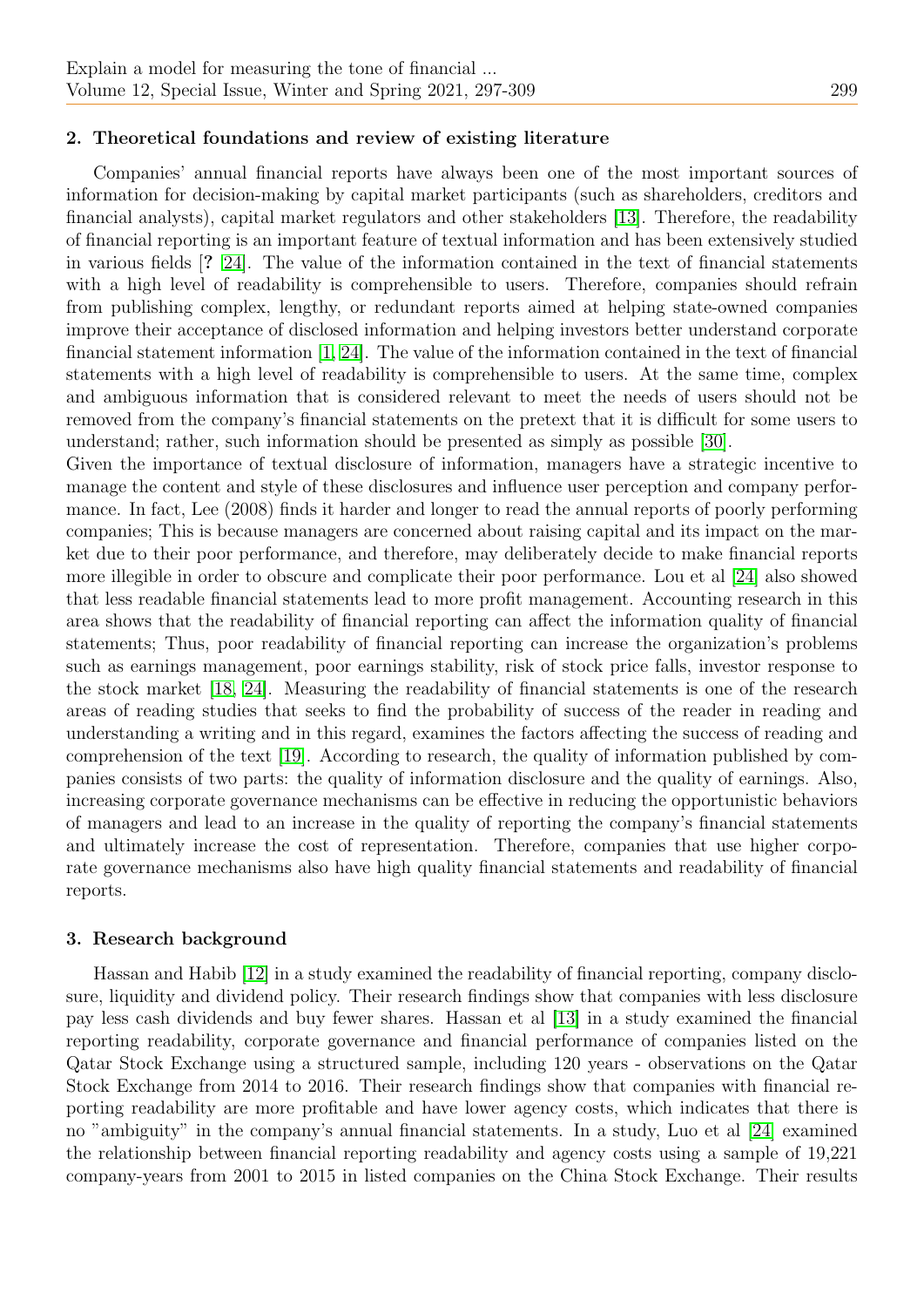show that companies with higher financial reporting readability have lower agency costs. Hassan [\[13\]](#page-11-18) examined the relationship between management ability and financial reporting readability for a sample of 5,574 years of observation in the US capital market. In this study, three fugue, flash-kinkid and text length indices were used to measure the readability of financial reporting.

In Iran, a lot of research has been done on the readability of financial statements, which is discussed below. Mohseni and Rahnamai Rudposhti [\[28\]](#page-12-3) in a study examined the financial performance and functions of text tone management in financial reporting from 2007 to 2014. The results of their findings show that there is a significant negative relationship between writing tone management and the future financial performance of the company. Therefore, managers use text-driven management with strategic motivation to cover the poor future performance of the company. Norouzi et a [\[30\]](#page-12-0) in a study designed a model and evaluated the adjusting role of management ability on the relationship between financial reporting readability and agency costs using a sample of 116 companies listed on the Tehran Stock Exchange during the years 2012 to 2017. Research findings indicate that the readability of financial reporting reduces the cost of representing the company. In addition, the results show that the ability to manage moderates and weakens the negative relationship between financial reporting readability and corporate representation costs. Norouzi et al [\[30\]](#page-12-0) in a study examined the modeling of the moderating role of corporate governance on the relationship between financial reporting readability and agency costs. The statistical sample of the present study consists of 696 years - listed companies of Tehran Stock Exchange during the years 2012 to 2017. After ensuring an acceptable fit of the measurement and structural models of the research, the research findings indicate that the readability of financial reporting reduces the cost of representing the company. In addition, the results show that corporate governance exacerbates the negative relationship between financial reporting readability and corporate representation costs. Khani Masoumehabadi and Rajab Dori [\[17\]](#page-11-2) in their study entitled the relationship between illegibility of financial reports and bold tax policy using a system of simultaneous equations showed that there is a two-way and significant relationship between readability of financial reports and bold tax policy.

A review of domestic and foreign studies shows that several indicators have been used in these studies as indicators for measuring the readability of financial reporting. Given the above, it is obvious that in each country according to the social and economic environment of that country, the amount of intensity and weakness of these factors are different; Therefore, examining whether we can have a comprehensive index of financial reporting readability of Iranian companies is controversial and this study seeks to combine these factors to provide a comprehensive indicator to measure the financial readability of financial reporting according to the Iranian situation. Providing this index can help investors and others to have a better understanding of the company for investment, management, planning, etc., and determine their reliance on company information.

#### 3.1. Research method, population and statistical sample

The method of the present study is applied in terms of purpose and descriptive in terms of data collection method. In terms of data type, it is a qualitative and quantitative research, and in terms of data analysis method, it is a research mixed with method. In one part of the research, the qualitative method is used and in the other part, the quantitative method is used. Due to the novelty of the research topic, this study seeks to examine issues such as reviewing and explaining the criteria affecting the readability of companies' financial reporting and then explaining the proposed comprehensive index to measure the readability of the company's financial reporting:

Therefore, in this research, an attempt is made to provide appropriate answers to the following questions:

1. What are the criteria for calculating the readability of companies' financial reporting?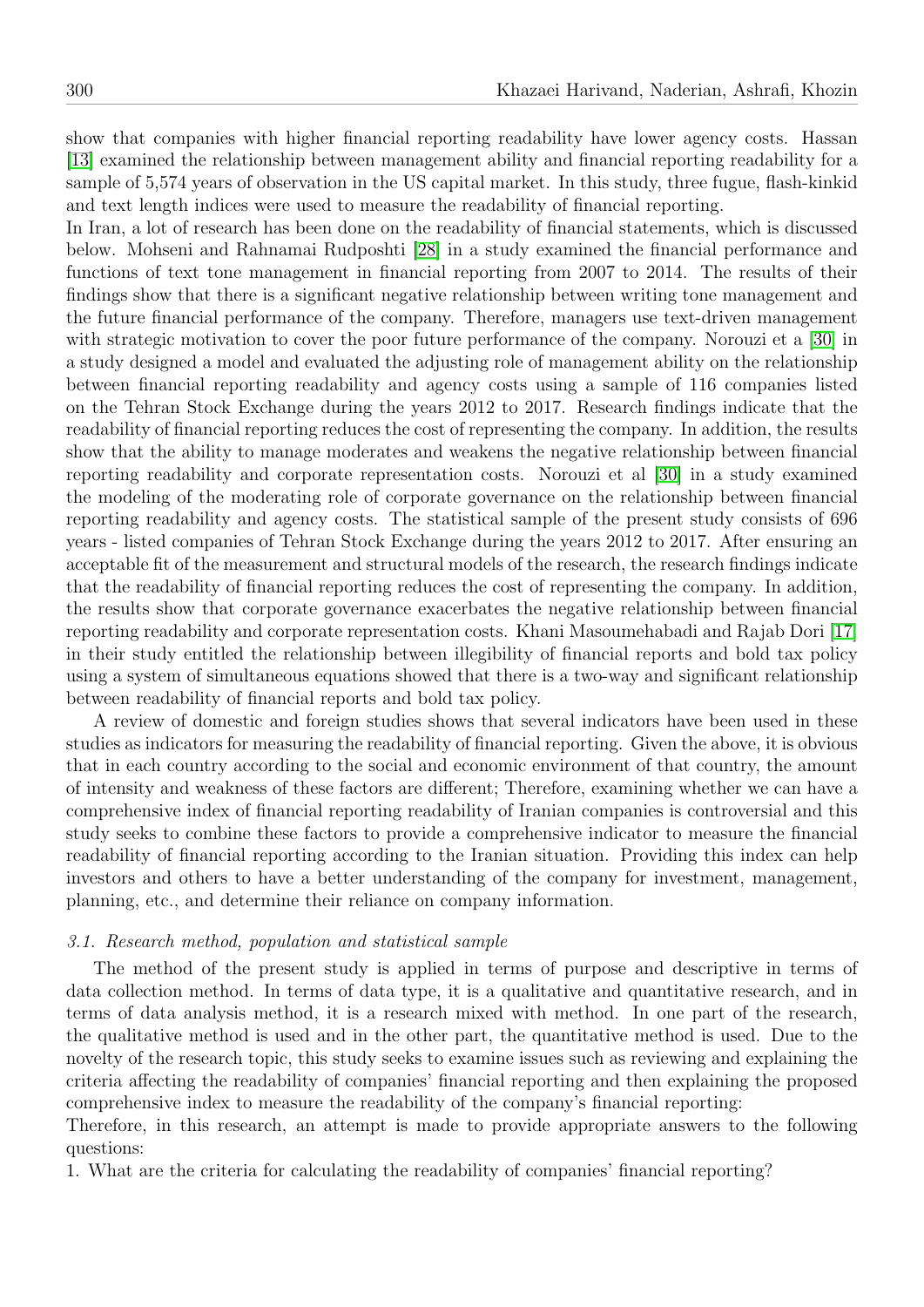2. How is the proposed new model for calculating the comprehensive readability index of financial reporting explained?

The statistical population of the present study includes all public joint stock companies listed on the Tehran Stock Exchange and the time frame of the research is 4 years during the period 2016 to 2019 and the statistical samples are selected based on the following conditions:

1. Have been listed on the Tehran Stock Exchange until the end of March 2017.

2. In order to increase comparability, their fiscal year should end at the end of March and they should not have changed their activity or fiscal year during the desired periods.

3. Not be part of investment companies and financial intermediaries.

4. Unavailability of information required by companies.

Table (2): Steps and how to select data of sample companies

| Description                             | Number of compa- |       |
|-----------------------------------------|------------------|-------|
|                                         | nies             |       |
| Companies whose listing date on the     |                  | 546   |
| stock exchange is before 2016           |                  |       |
| Companies that are not listed on the    | 258              |       |
| stock exchange.                         |                  |       |
| They are not part of investment compa-  | 35               |       |
| nies and financial intermediaries.      |                  |       |
| Companies for which the required infor- | 101              |       |
| mation is not available.                |                  |       |
| Total number of companies removed.      |                  | '394' |
| The final sample size of the research   |                  | 152   |

The final sample of the research after applying the above conditions included 152 companies. There are several criteria for measuring the readability of financial reporting in the market. Here's how we can provide a comprehensive indicator for measuring the readability of financial reporting:

- 1. Study of literature and background of domestic and foreign researches the subject of research and identification of criteria for measuring the readability of the company's financial reporting that have been used in previous researches and selection of these criteria according to the readability of financial reporting of Iranian companies.
- 2. Preparing a questionnaire to interview experts about the weight and importance of the criteria for assessing the readability of the company's financial reporting using one of the methods of multi-criteria decision-making model and its distribution among experts.
- 3. Compilation of a questionnaire distributed among experts and determining the weight of each of the criteria affecting the readability of the company's financial reporting by Shannon entropy method.
- 4. Collect the data needed to measure each of the criteria affecting the readability of the company's financial reporting through databases and measure the criteria affecting the readability of financial reporting and standardize them.
- 5. Explain the model for measuring the comprehensive readability index of companies' financial reporting using the criteria affecting it and their weight as a combination.

To answer the first research question, what are the criteria for calculating the readability of companies' financial reporting? By studying the research literature and the local conditions of the country,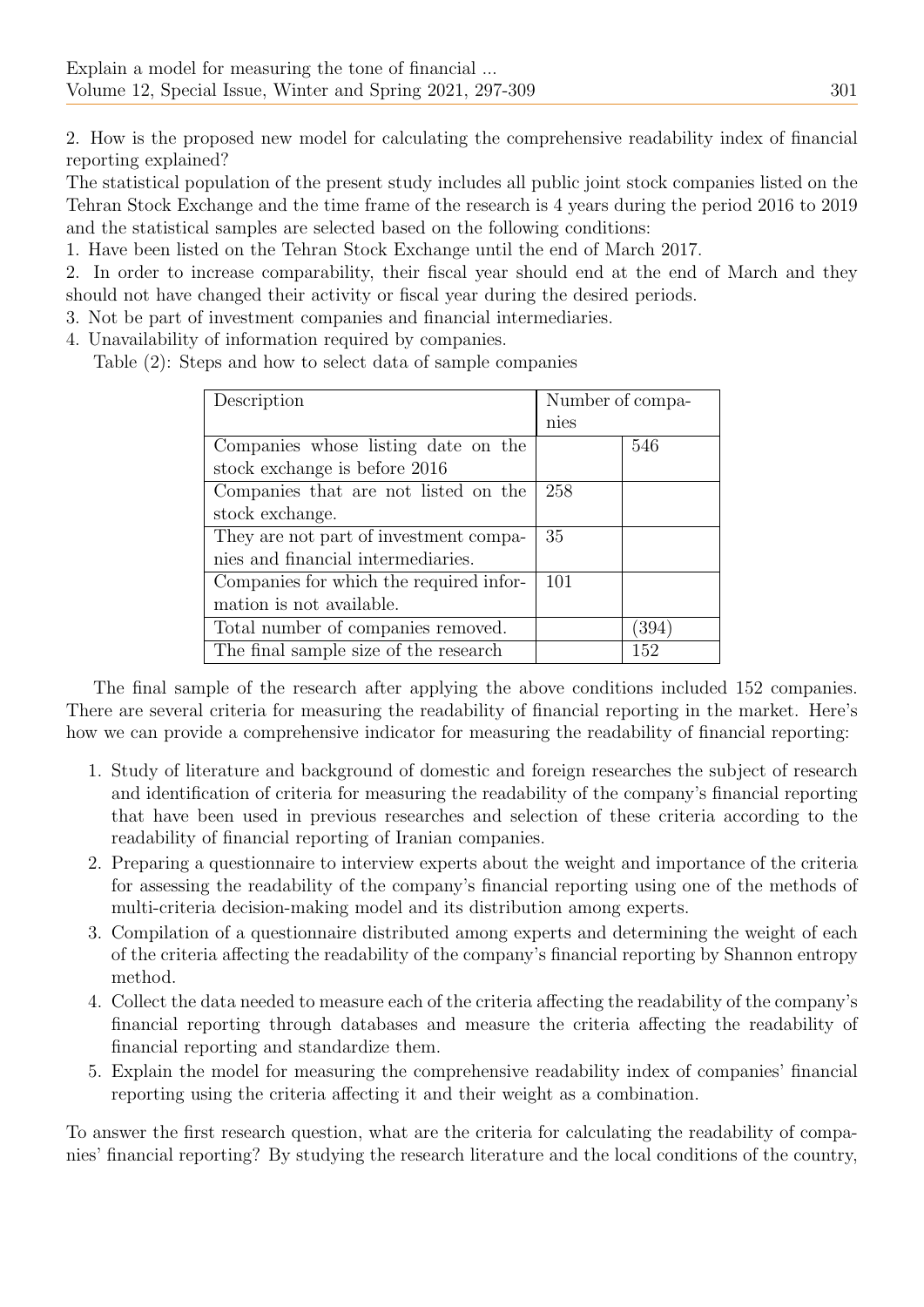| Variable               | Subvariable             | Number | Percentage |
|------------------------|-------------------------|--------|------------|
| Gender                 | Man                     | 32     | 89%        |
|                        | Female                  |        | 11%        |
|                        | Between 30 and 40 years |        | 22%        |
| Age                    | Between 40 and 50 years | 21     | 58%        |
|                        | More than 50 years      |        | 20%        |
| <b>Education level</b> | PhD student             |        | 17%        |
|                        | PhD                     | 30     | 83%        |

Table (3). Demographic Research

the data of this research to explain the readability of companies' financial reporting include six factors: text length index, flash index, Gunning Fog index, McLaughlin index, Fry index and Power index, Sumner and Curl. Internal and external past these factors have been used to calculate the readability of companies' financial reporting. The required financial data of the research model have been extracted from the new Rahavard software and the official website of the Exchange Organization. Expert opinions were used to weigh the mentioned factors in calculating the readability index of financial reporting. Thus, electronic questionnaires containing 6 questions, each of which included a criterion used in the model, were sent to 36 professional and academic experts, including faculty members, managers and analysts of investment companies and brokerages that were available, and in relation to the weight of six factors. They were interviewed for financial readability. Then all the questionnaires sent to the experts were collected and the weights of the factors were determined using the Shannon entropy technique described in the next section. It should be noted that Cronbach's alpha coefficient of the above questionnaire was equal to 0.783, which indicates its reliability and good validity.

Steps of implementing entropy technique: To measure the weight and share of each of the above six factors, the following basic steps are necessary:

Step 1: The decision matrix of the indicators is determined. Step 2: The data obtained from the decision matrix are normalized for analysis. Step 3: Determine the value of Ej at the entropy of the characteristic j. Step 4: With the help of Ej, the value of di is calculated for each property. Step 5: The weight of the dimensions, criteria and variables wj is obtained as the characteristic of j. According to the above steps, the demographic statistics of the experts and the weights determined are as follows:

Table (4). The degree of entropy based on the readability components of financial reporting

| Effective factors          | Index of total text length | Flash Index | Gunning Fog Index | McLaughlin Index | Fry Index  | Power, Sumner and Curl index |
|----------------------------|----------------------------|-------------|-------------------|------------------|------------|------------------------------|
| ∸                          | 0.973                      | 0.982       | 0.987             | 0.953            | 0.966      | 0.980                        |
| $=$ $\top$<br>d1<br>$\sim$ | 0.027                      | 0.018       | 0.015             | 0.047            | $_{0.034}$ | 0.02                         |
| M                          | 0.128                      | 1.139       | 0.148             | ).118            | $_{0.159}$ | 0.097                        |

Table (4) divides the readability of financial reporting indicators based on the most influential index and using a two-stage clustering algorithm. In such a way that a set of data is automatically divided into different indicators based on the concept of distance without adding the point of view of experts, and then during the TOPSIS process, all indicators are weighted simultaneously. After determining the weight of the factors affecting the readability of the company's financial reporting, the answer to the second research question, which is to provide a comprehensive model for measuring the readability of the company's financial reporting, is given in the next section.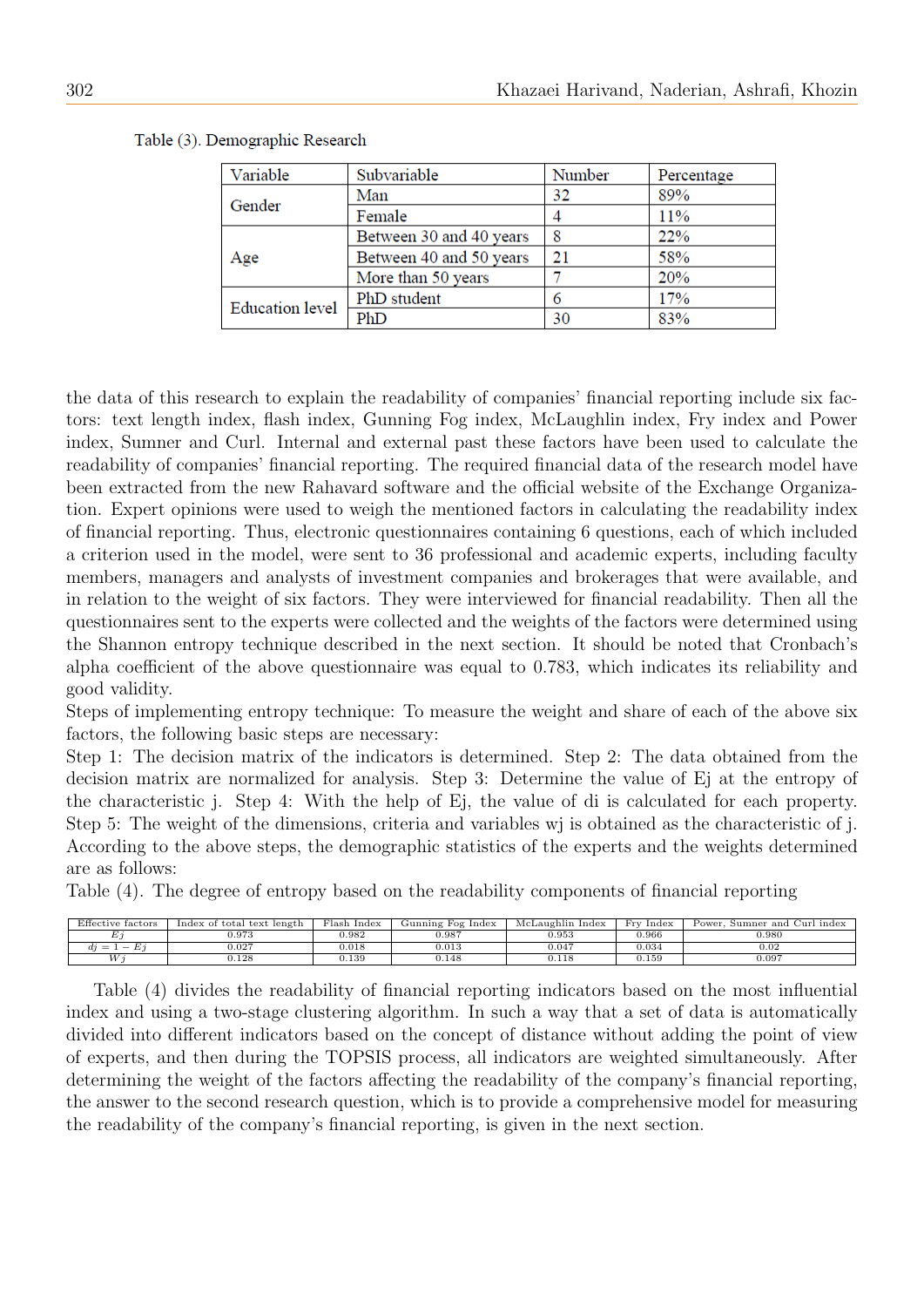#### 4. Proposed model for measuring the readability of financial reporting

In this research, a balanced composite index has been used to measure the readability of financial reporting based on the basic model presented. To present the proposed model in this study, it is first necessary to consider three basic assumptions. First, to calculate the readability of financial reporting, it has accepted the principle of collectibility, ie the readability of financial reporting is equal to the sum of the factors affecting it. In other words, the factors come together with a rule and determine the readability of financial reporting. In addition, the effect of each of these factors on the readability of financial reporting is proportional to their coefficient or weight, which was calculated in the previous section (proportionality property). Third, we assume that the extent to which each factor affects the readability of financial reporting is normalized. This is done because a significant floor or ceiling is set to calculate the readability of financial reporting. Based on the above explanations and the proposed assumptions, the following proposed model is presented to calculate the readability of financial reporting.

Model 1.  $FRR_{it} = \sum_{s?S} W_{s it} \frac{P_{s it}}{\max_{1 \leq i \leq N} \{P_{s it}\}} + \sum_{k?K} W_{k it} \frac{\max_{1 \leq i \leq N} \{P_{k it}\} - P_{k it}}{\max_{1 \leq i \leq N} \{\max_{1 \leq i \leq N} \{P_{k it}\}}}$  $\max_1 \leq i \leq \mathbb{N} \left\{ \max_1 \leq i \leq \mathbb{N} \left\{ P_{k} \right| it \right\} - P_{k} \left| it \right| \right\}$ 

In this model:  $FRR_{it}$  is the readability index of Company i in the year t; N number of companies; S is an index set of factors that are directly related to the readability of financial reporting; K is an index set of factors that are inversely related to the readability of financial reporting;  $W_{-}$  (j it) weight of factor j of company i in year t and  $P_-(i, it)$  value of factor j of company i in year t.

It is clear that if M is the total number of factors affecting the readability of financial reporting then  $M = |S| + |K|$  Where  $|S|$  displays the number of elements in the set S and  $|K|$  displays the number of elements in the K set.

<span id="page-6-0"></span>**Theorem 4.1.** If we have for two companies with indexes a and b such that  $P_{s \atop b} \leq P_{s \atop b}$  for all  $s \in S$  and  $P_{kat} \leq P_{kbt}$ , for all  $k \in K$ . Then,  $FRR_{at} \leq FRR_{bt}$ .

**Proof**. To prove the theorem, it is obvious that if  $P_{s \atop at} \leq P_{s \atop at}$ . Then,  $\frac{P_{s \atop b}}{\max_{1 \leq i \leq N} \{P_{s \atop it}\}}}$  $P_{s \ at}$  $\frac{P_{sat}}{\max_{1 \leq i \leq N} \{P_{sit}\}}$ . On the other hand, if  $P_{kat} \leq P_{kbt}$ . Then,  $\max_{1 \leq i \leq N} \{P_{k} \atop i \in \mathbb{Z}}\} - P_{k} \atop \text{at} = \max_{1 \leq i \leq N} \{P_{k} \atop i \in \mathbb{Z}}\} - P_{k} \atop \text{at}$ Therefore; max<sup>1</sup> <sup>≤</sup> <sup>i</sup> <sup>≤</sup> <sup>N</sup>{Pk it} −Pk bt max<sup>1</sup> <sup>≤</sup> <sup>i</sup> <sup>≤</sup> <sup>N</sup>{max<sup>1</sup> <sup>≤</sup> <sup>i</sup> <sup>≤</sup> <sup>N</sup>{Pk it} −Pk it} = max<sup>1</sup> <sup>≤</sup> <sup>i</sup> <sup>≤</sup> <sup>N</sup>{Pk it} −Pk at  $\frac{\max_1 \leq i \leq N\{F_k\ it\} - F_{k\ at}}{\max_1 \leq i \leq N\{\max_1 \leq i \leq N\{P_{k}\ it\} - P_{k\ it}\}}.$ And since  $W_{j at} \geq 0$ ,  $FRR_{at} \leq FRR_{bt}$ .  $\Box$ 

Theorem 4.2. For a company with index a, we also have:

.

.

<span id="page-6-1"></span>
$$
0 \leq FRR_{at} \leq 1
$$

**Proof**. We obviously have  $FRR_{at} \geq 0$  to prove another inequality:

$$
P_{s at} \leq \max_{1 \leq i \leq N} \{P_{s it}\} \forall s \in S
$$

And thus,  $\frac{P_{s}}{\max_{1} \leq i \leq \text{N}\{P_{s} \mid it\}} \leq 1$ . On the other hand

$$
\max_{1 \le i \le N} \{ P_{k \ it} \} - P_{k \ at} \le \max_{1 \le i \le N} \left\{ \max_{1 \le i \le N} \{ P_{k \ it} \} - P_{k \ it} \right\}
$$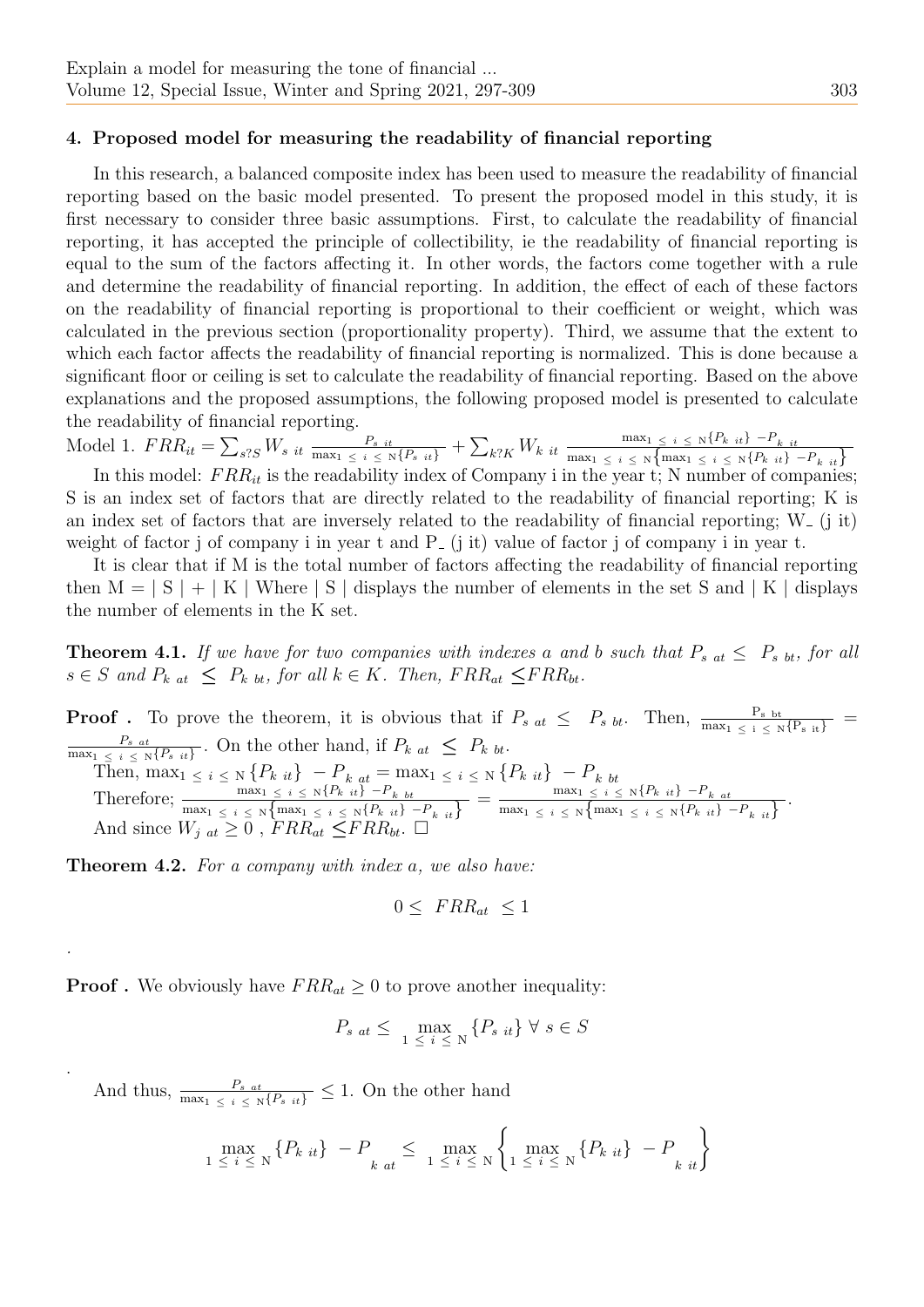Then,

$$
\frac{\max_{1 \le i \le N} \{P_{k it}\} - P_{k at}}{\max_{1 \le i \le N} \{\max_{1 \le i \le N} \{P_{k it}\} - P_{k it}\}} \le 1
$$

And thus,

$$
FRR_{at} = \sum_{s \in S} W_{s \ at} \frac{P_{s \ at}}{\max_{1 \le i \le N} \{P_{s \ it}\}} + \sum_{k \in K} W_{k \ at} \frac{\max_{1 \le i \le N} \{P_{k \ it}\} - P_{k \ at}}{\max_{1 \le i \le N} \{\max_{1 \le i \le N} \{P_{k \ it}\} - P_{k \ it}\}}
$$
  

$$
\le \sum_{s \in S} W_{s \ at} + \sum_{k \in K} W_{k \ at}
$$
  
= 1.

Therefore,  $FRR_{at} \leq 1$ .  $\Box$ 

Notes: Theorem [4.1](#page-6-0) shows that the readability of financial reporting is uniform, that is, for each company with sequential factors, the readability of financial reporting is arranged according to the order of factors. This property justifies the comparability of the two companies based on the readability factors of financial reporting. Theorem [4.2](#page-6-1) also shows that the readability of financial reporting resulting from the proposed research model is limited and therefore reliable for evaluating a corporate community.

#### 5. Financial reporting legibility indicators

A) Total text length: The first readability index of financial reporting is the total text length index, which is calculated as follows: (First index).

(Number of text words)  $\text{Ln} = \text{text length index}$ 

B) Flash: The second readability index of financial reporting is the flash index, which is calculated as follows: This method was provided by Rudolph Flash to determine the level of simplicity or difficulty and coefficient of simplicity of financial reporting texts. This formula is based on two linguistic factors, namely the average length of the sentence and the number of syllables. The process and steps of evaluating and determining the level of readability, ie the degree of simplicity of the content are as follows: First, randomly select three samples of one hundred words from the beginning, middle, and end of the text of the board of directors' reports; then, determine the length of the words by counting the number of syllables (syllables) in the selected words. In the third step, counting the number of sentences in the first hundred, second, third and fourth hundred words and determining the average length of sentences by dividing the number of words by the number of complete sentences in each text is one hundred words, and then calculating the average word length and average length The average sentence of three texts is one hundred words and the coefficient of the average length of words (number of syllables) in a fixed number is 0.846; Then, the product of the multiplication of paragraph 6 is subtracted from the fixed number 206/835. For localization and validity in Persian, suggest the fixed number 262/835 and multiplying the average sentence length by 1.015, the seventh step, subtracting the product of the remainder of the calculation in paragraph 7. At the end, we put the obtained number in the table to determine the difficulty or simplicity of the arrow and determine the degree of simplicity or difficulty of the text (second indicator).

C) Fry: The third indicator of the method of determining the legibility of financial reporting is the Fry index, which can be calculated as follows: The shorter the sentence, the greater the readability. In this method, three samples of one hundred words are selected and by counting the number of sentences and syllables, the average number of sentences and the average number of syllables in the text are determined. From the intersection of these values in a two-dimensional diagram, one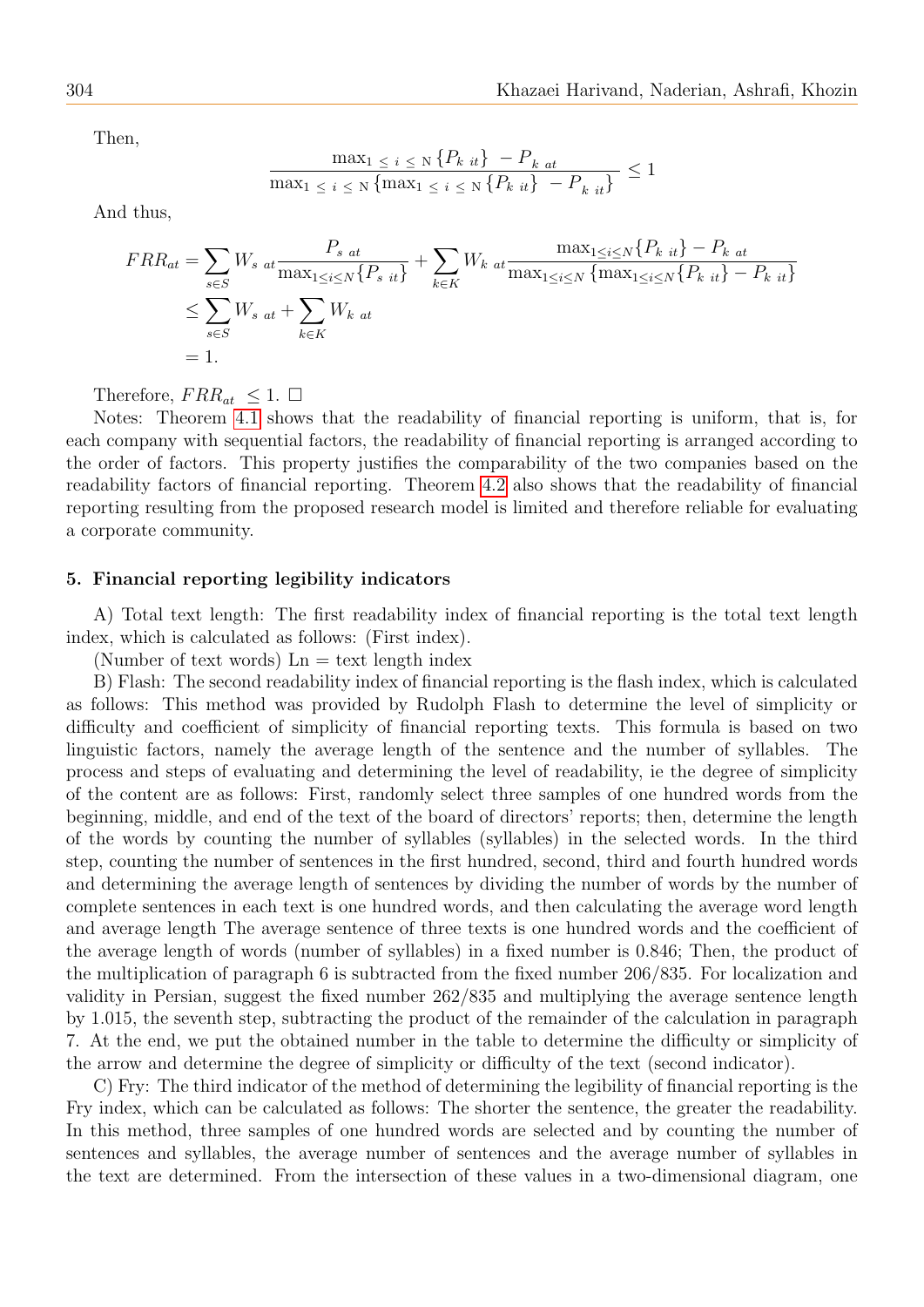dimension of which is the average number of sentences and the other dimension is the average number of syllables, the readability level is extracted in proportion to the text.

D) Gunning Fogg: The fourth indicator of the method of determining the level of readability is the Gunning Fogg index, which will be measured as follows: This method was designed by Robert Gunning Fogg (1951) with the aim of assessing and determining the readability of the contents of board reports; In other words, the main purpose of this method is to evaluate and determine the level of texts. The process and method of determining the level of readability of writings in the Gunning Fog method is as follows (fourth indicator): first stage; Select a sample of one hundred words from the beginning, a sample of one hundred words from the middle and a sample of one hundred words from the end of the text randomly and then count the complete number of sentences of each sample according to three methods (;, and? And! And; ); The third step is to determine the average sentence length by dividing the number of words by the number of complete sentences in each sample of one hundred words; The fourth step is to count the number of three-syllable words and more than three syllables in each one-hundred-word text. For the validity of this method in Persian, it is suggested that difficult words in Persian be calculated with 4 syllable words and more and then, add the number of difficult words with the average number of words in the sentences. Sixth step, multiplying the sum of the number of difficult and average words in sentences with a fixed number of 0.4 and performing the calculations of paragraphs 4, 5, 6 for two examples of another hundred words and at the end; Calculate the average of the results of all three samples by adding and dividing by the number. The number obtained from the above operation in the eighth paragraph indicates the level of readability of the contents of the texts or writings.

E) McLaughlin: The fifth method of measuring the readability of financial reporting is the McLaughlin method, which will be measured as follows. The process and evaluation steps of determining the readability level of this method are as follows: (Fifth indicator). First, ten consecutive complete sentences are selected at the beginning, ten consecutive complete sentences in the middle, and ten consecutive complete sentences at the end of a text. Given that the complete sentence is a set of words ending in a period (.), A question mark (?) Or an exclamation mark (!) And a period (;). Then, in this example, 30 sentences of all difficult words with three syllables and more are counted. For Persian language, words of 4 syllables and more are considered difficult. In the third step, the sum of the number of difficult words (four syllables and more) is obtained and then its square root is calculated. If this number does not give a perfect root, we must take the number closest to it that has a full root and add the number 3 to the obtained root.

F) Power, Sumner, and Curl: The sixth method of measuring readability is the Power, Sumner, Curl index, which is measured by the following method: (Sixth index). First, select three samples of one hundred words from the beginning, middle, and end sections of the text of the board of directors' reports at random and count the number of sentences in the text of the first, second, and third hundred words. Then, determine the average length of sentences by dividing the number of words by the number of sentences in each text and counting the number of syllables (floods) in a hundred words and calculating their average.

Since the use of each of these indicators alone may interfere with measuring the readability of the company's financial reporting, in the present study, to measure the readability of the company's financial reporting, a balanced composite index is used for each company. The use of this comprehensive index reduces the skewness resulting from the individual application of each of the financial reporting readability indicators and provides a more accurate benchmark for testing.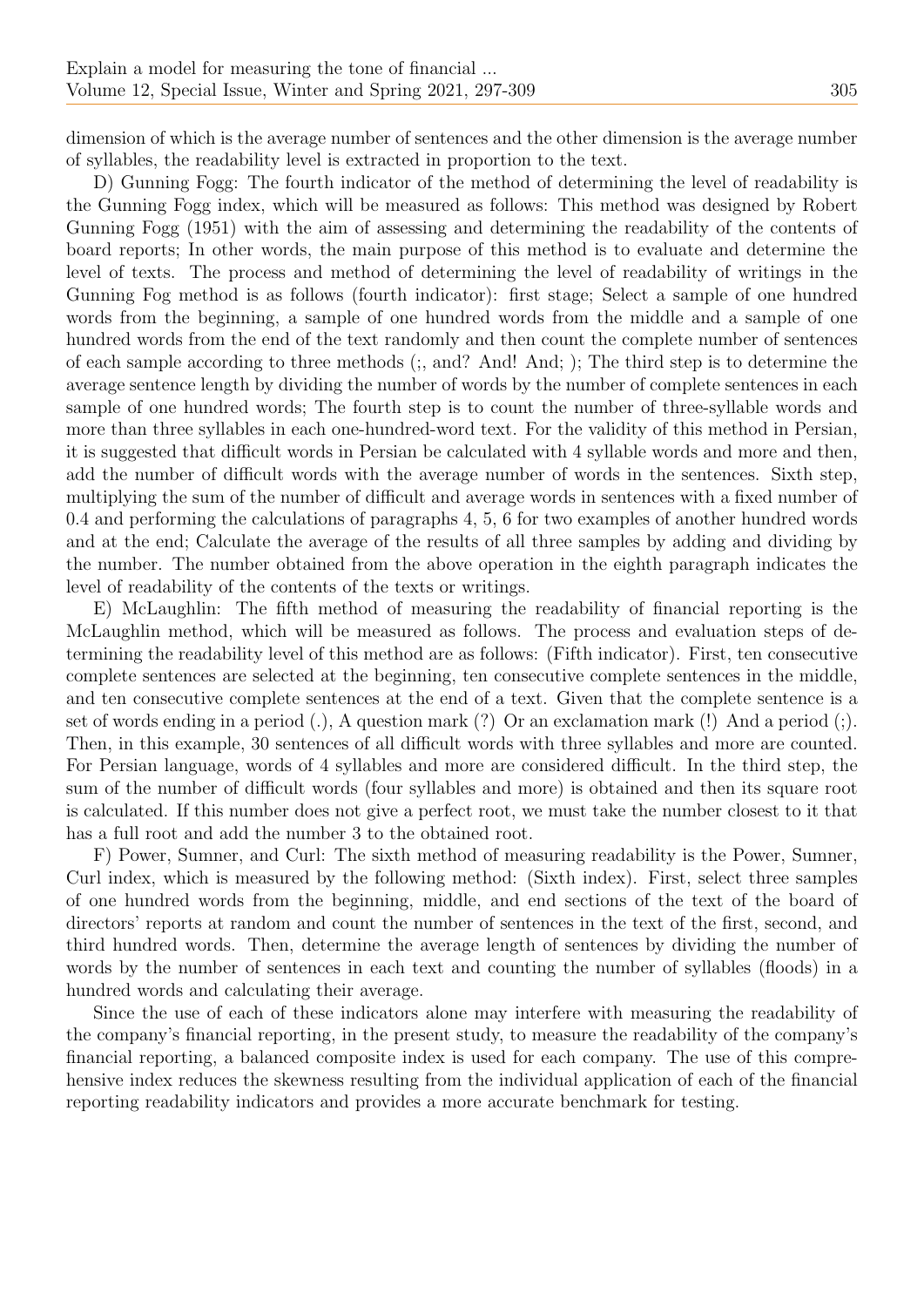## 6. The final model for measuring the readability index of financial reporting

According to the above explanations, the final model for measuring the readability index of financial reporting is as follows:

 $FRR - Index_{it} = 0.031 P_1 + 0.046 P_2 + 0.208 P_3 + 0.127 P_4 + 0.012 P_5 + 0.059 P_6$ 

In this model,  $P_i$  is the standardized factor for calculating the readability indicators of financial reporting.

### 7. Descriptive statistics

To provide an overview of the important features of the variables used to measure the readability of corporate financial reporting in Table (5), some of the concepts of descriptive statistics of these variables, including the number of observations, average, minimum and maximum observations and standard deviation are presented. As can be seen, in response to the first question of the research, the average readability index of Fog financial reporting is -18.512 and the average readability index of financial reporting is 8.365 and the average readability index of flash financial reporting is -5.657. This suggests that corporate executives have used both light and hard texts in board reports. The average fugue index indicates that the text of the sample companies is not complex for users. Also, according to the text length index, according to its measurement criteria, it represents easy texts in the text of board reports. Since according to the McLaughlin index the minimum value is -13.714; therefore, among the texts studied in the sample companies, there are appropriate texts.

| Variable                     | mean      | median    | Min      | Max      | Std.V | Obs |
|------------------------------|-----------|-----------|----------|----------|-------|-----|
| Index of total text length   | $-8.365$  | $-8.291$  | $-8.971$ | $-8.114$ | 1.642 | 608 |
| Flash Index                  | $-5.657$  | $-5.314$  | $-4.108$ | $-4.108$ | 1.519 | 608 |
| Gunning Fog Index            | $-18.512$ | $-18.482$ | $-24.06$ | $-16.15$ | 2.022 | 608 |
| McLaughlin Index             | $-15.668$ | $-15.538$ | $-19.63$ | $-13.71$ | 2.633 | 608 |
| Fry Index                    | $-6.882$  | $-6.710$  | $-8.993$ | $-4.507$ | 1.714 | 608 |
| Power, Sumner and Curl index | $-7.933$  | $-7.306$  | $-9.515$ | $-5.327$ | 1.916 | 608 |

Table (5). Descriptive statistics of research variables

### 8. Validation of the measurement model

After determining the conceptual model of research and data collection, the most important stage of modeling is the validation of the measurement model. The validity of a model is examined using the goodness-of-fit criteria. Figure 1 and Table (6) show the modified model for measuring the readability of financial reporting and its related fit indicators, respectively.



Figure 1). Modified financial reporting readability measurement model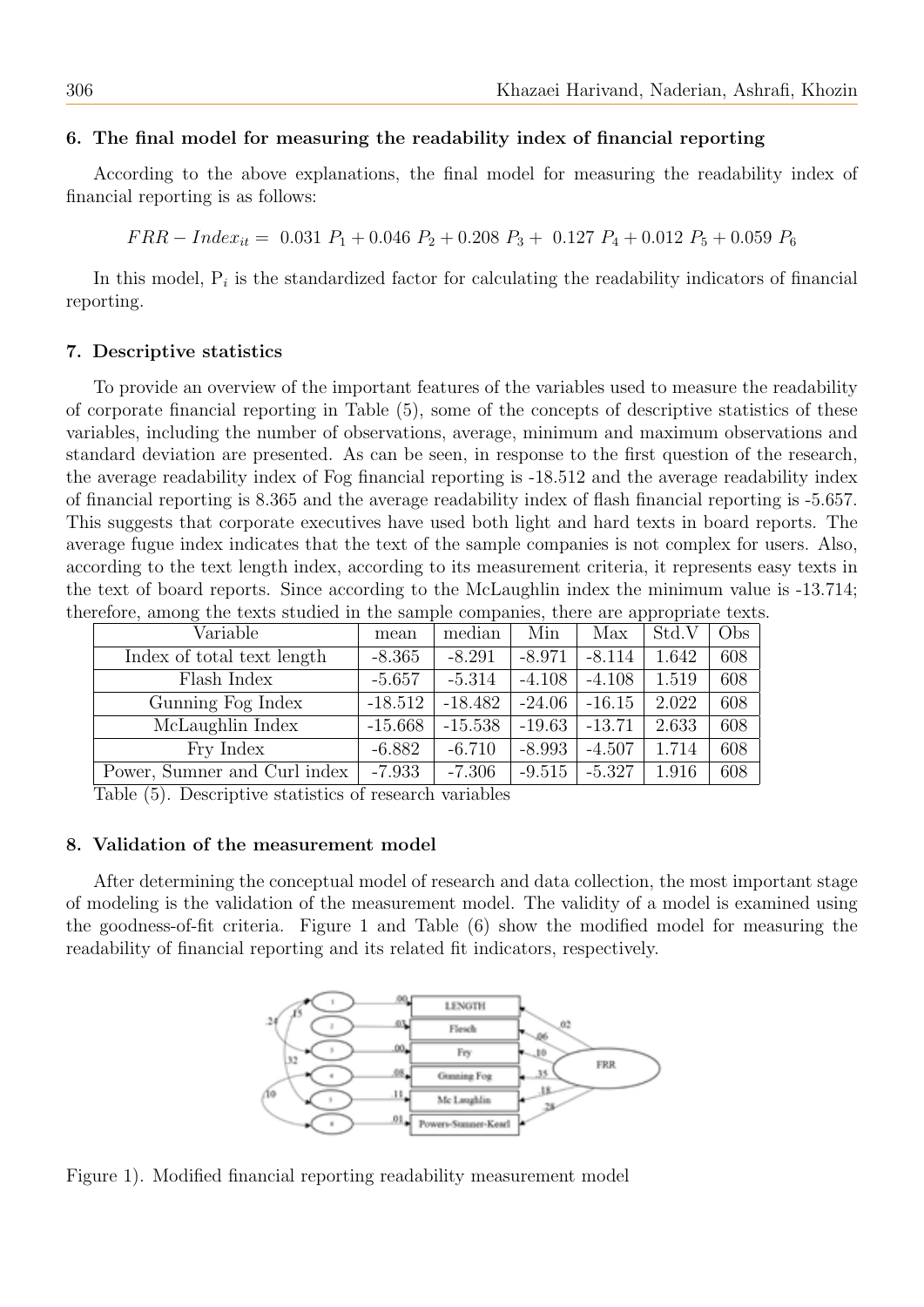## 9. Results of the proposed model

After checking the validity of the model in the previous section, according to the collected data for each of the financial reporting readability indicators and the calculated weight of each of these components using entropy technique, Tables (7) and (8) are descriptive statistics and measurement results, respectively. The readability of financial reporting of some companies listed on the Tehran Stock Exchange is shown as an example using the model presented in this study. According to Table (7), which shows the results of the Native Reading Model of Financial Reporting for companies listed on the Tehran Stock Exchange, the average obtained indicates that most of the texts of the Board of Directors' report are acceptable. Therefore, it can be said that the tone of financial reporting in companies listed on the Tehran Stock Exchange has an acceptable level and is understandable to users.

|                                                                             | Variable                                                                                                                     |  | $mean$   median | Min |  | $\text{Max}$   Std.V   Obs |  |
|-----------------------------------------------------------------------------|------------------------------------------------------------------------------------------------------------------------------|--|-----------------|-----|--|----------------------------|--|
|                                                                             | Readability of financial reporting $\vert$ -11.714 $\vert$ -11.308 $\vert$ -14.524 $\vert$ -1.746 $\vert$ -0.225 $\vert$ 608 |  |                 |     |  |                            |  |
| Table (6). Descriptive statistics of financial reporting readability index. |                                                                                                                              |  |                 |     |  |                            |  |

### 10. Conclusion

Companies' annual financial reports have always been one of the most important sources of information for decision-making by capital market participants, capital market regulators and other stakeholders [\[13\]](#page-11-18). Therefore, the readability of financial reporting is considered as an important feature of textual information and has been extensively studied in various fields [\[25\]](#page-12-1). The value of the information contained in the text of financial statements with a high level of readability is comprehensible to users. From a theoretical point of view, disclosure of financial statement information such as corporate annual reports is a very important bridge between management and shareholders in joint stock companies due to the separation of ownership from management. Minority shareholders and overseas investors can examine the company's financial condition, financial performance and cash flows through the company's annual reports, and based on this, they can assess the company's growth prospects and competence. Accounting research in this area shows that the readability of financial reporting can affect the quality of financial statement information. Among the most widely used financial reporting readability indicators according to various studies such as Ertugrul et al [\[7\]](#page-11-1) Indicators such as Fog index, full text length, flash index, Mc Laffin index, Fry index And Power, Sumner and Curl index. In this research, according to the first question of the research, the indicators for calculating the readability of companies' financial reporting were determined using content analysis method, and then for a new proposed model for calculating the comprehensive index of financial reporting readability according to the second question. Topsis weighting method was used and finally a native model of financial reporting legibility was presented. The result obtained based on the questions raised in the present study in accordance with the local model of readability of reporting for companies listed on the Tehran Stock Exchange shows that most companies use comprehensible texts for their financial reporting. Therefore, providing a comprehensive indicator for measuring the readability of financial reporting, in addition to introducing new tools for ranking the Tehran Stock Exchange to measure the readability of companies' financial reporting can help investors choose the right portfolio, which can ultimately reduce the cost of representation and market dynamics. And reduce information asymmetry. Therefore, providing a comprehensive index of financial reporting readability makes managers more self-reliant and provide reports with high transparency of the company's readability reports.

Financial research, and especially research that seeks to explain a comprehensive index, has several obstacles and limitations. In this study, there were these limitations that, for example, to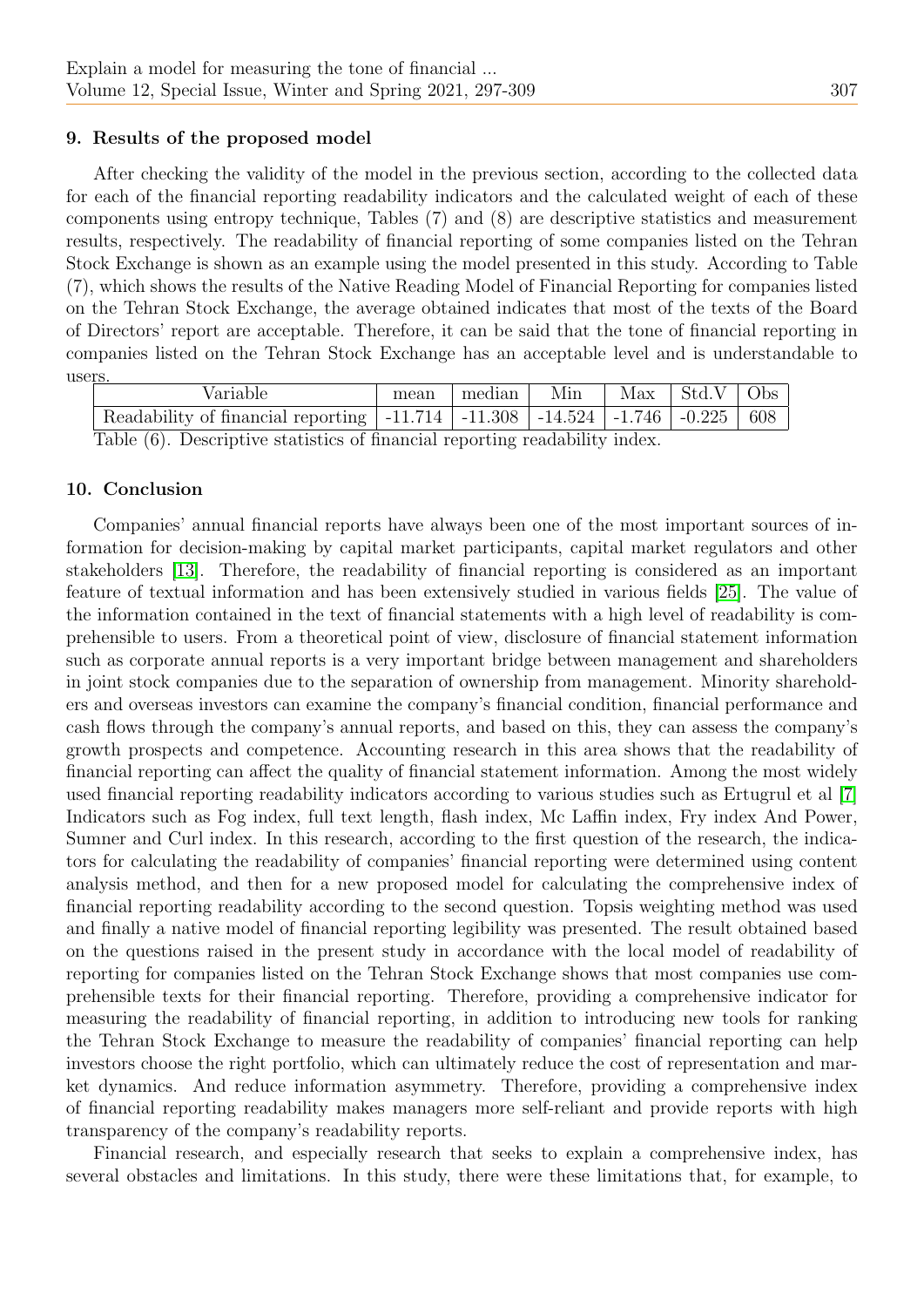collect some unpublished data in the reports of the company's board of directors due to the illegibility of the texts, led to the elimination of companies and caused problems in the research process. Also, although explanations were given at various stages of the research regarding the selection of financial reporting readability indicators, the lack of a clear theory makes it difficult to evaluate the choices made. In general, there is no comprehensive theory on the choice of financial reporting legibility indicators; and this field is very limited and there are few theoretical and empirical foundations in its literature.

#### References

- <span id="page-11-19"></span>[1] A. Ajina, M. Laouiti and B. Msolli, Guiding through the fog: Does annual report readability reveal earnings management? Res. Int. Bus. Fin. 38 (2016) 509–516.
- <span id="page-11-11"></span>[2] M. K. Bakarich, M. Hossain, M. Hossain and J. Weintrop, Different time, different tone: Company life cycle, J. Contem. Acc. Econ. 15(11) (2019) 69–86.
- <span id="page-11-10"></span>[3] K.A. Bentley-Goode, T.C. Omer and B.J. Twedt, Does business strategy impact a firm's information environment?, J. Acc. Aud. Fin. 34(4) (2019).
- <span id="page-11-8"></span>[4] S.B. Bonsall and B.P. Miller, The impact of narrative disclosure readability on bond ratings and the cost of debt, Rev. Acc. Stud. 22(2) (2017) 608—643.
- <span id="page-11-0"></span>[5] I. Dadashi and M. Norouzi, Investigating the mediating effect of financial reporting readability on the relationship between earnings management and capital expenditure, Accounting knowledge, articles ready for publication, digital ID, 10.22103 / jak.2020.11718.2629.
- <span id="page-11-12"></span>[6] V. Dickinson, Cash flow patterns as a proxy for firm life cycle, Account. Rev. 86 (6)(2011) 1969—1994.
- <span id="page-11-1"></span>[7] M. Ertugrul, J. Lei, J. Qiu and C. Wan, Annual report readability, tone ambiguity, and the cost of borrowing, J. Fin. Quant. Anal. 52(2) (2017) 811–836.
- <span id="page-11-17"></span>[8] R. Faff, W.C. Kwok, E.J. Podolski and G. Wong, Do corporate policies follow a life-cycle? J. Bank. Fin. 69 (2016) 95-–107.
- [9] H. Fakhari and Y. Rezaei Pitenoei, Explain a model for measuring the company's information environment, Fin. Acc. 9(33) (2017) 121–147.
- <span id="page-11-6"></span>[10] FASB (Financial Accounting Standards Board). (2010). Statement of Financial Accounting Concepts No. 8. Conceptual Framework for Financial Reporting, Chapter 1, the Objective of General Purpose Financial Reporting, and Chapter 3, Qualitative Characteristics of Useful Financial Information, Norwalk, CT: FASB.
- <span id="page-11-7"></span>[11] Financial Accounting Standards Board (FASB). (2009). Statement of Financial Accounting Concepts No. 8. Conceptual Framework for Financial Reporting, Chapter 1, the Objective of General Purpose Financial Reporting, and Chapter 3, Qualitative Characteristics of Useful Financial Information. Norwalk, CT: FASB.
- <span id="page-11-5"></span>[12] A. Habib, and M.M. Hasan, Business strategies and annual report readability, Acc. Fin. 60(3) (2020) 2513–2547.
- <span id="page-11-18"></span>[13] M.M. Hasan, Managerial ability, annual report readability and disclosure tone, (April 23, 2017). Available at SSRN: https://ssrn.com/abstract=2957135.
- <span id="page-11-13"></span>[14] C. E. Helfat and M. A. Peteraf, The dynamic resource-based view: Capabilities lifecycles, Strat. Manag. J. 24 (2003) 997—1010.
- <span id="page-11-15"></span>[15] B. E. Hendricks, M. H. Lang and K.J. Merkley, Through the Eyes of the Founder: CEO Characteristics and Firms' Regulatory Filings. Working paper, 2017.
- <span id="page-11-16"></span>[16] X. Huang, S.H. Teoh and Y. Zhang, *Tone management*, Account. Rev. 89(3) (2014) 1083—1113.
- <span id="page-11-2"></span>[17] Z. Khani Masoomabadi and H. Rajab Dori, Relationship between readability of financial reporting and bold tax policy using a system of simultaneous equations, Fin. Accoun. Res.  $11(1)$  (2019) 54–41.
- <span id="page-11-4"></span>[18] J. Kim, Y. Kim and J. Zhou, Languages and earnings management, J. Account. Econ. 63(2–3) (2017) 288-–306
- <span id="page-11-20"></span>[19] R. Li Lehavy and K. Merkley, The effect of annual report readability on analyst following and the properties of their earnings forecasts, Acc. Rev. 86(3) (2011) 1087—1115.
- <span id="page-11-3"></span>[20] F. Li, Annual report readability, current earnings, and earnings persistence, J. Acc. Eco. 45(2) (2008) 221–247
- <span id="page-11-14"></span>[21] E. K.Y. Lim, K. Chalmers and D. Hanlon, The influence of business strategy on annual report readability, J. Acc. Public Policy, 37(1) (2018) 65–81
- [22] K. Lo, F. Ramos and R. Rogo, *Earnings management and annual report readability*, J. Account. Econ. 63(3) (2017) 1—25.
- <span id="page-11-9"></span>[23] T. Loughran and B. McDonald. When is a liability not a liability? Textual analysis, dictionaries, and 10-Ks, J. Fin. 66 (2011) 35—65.